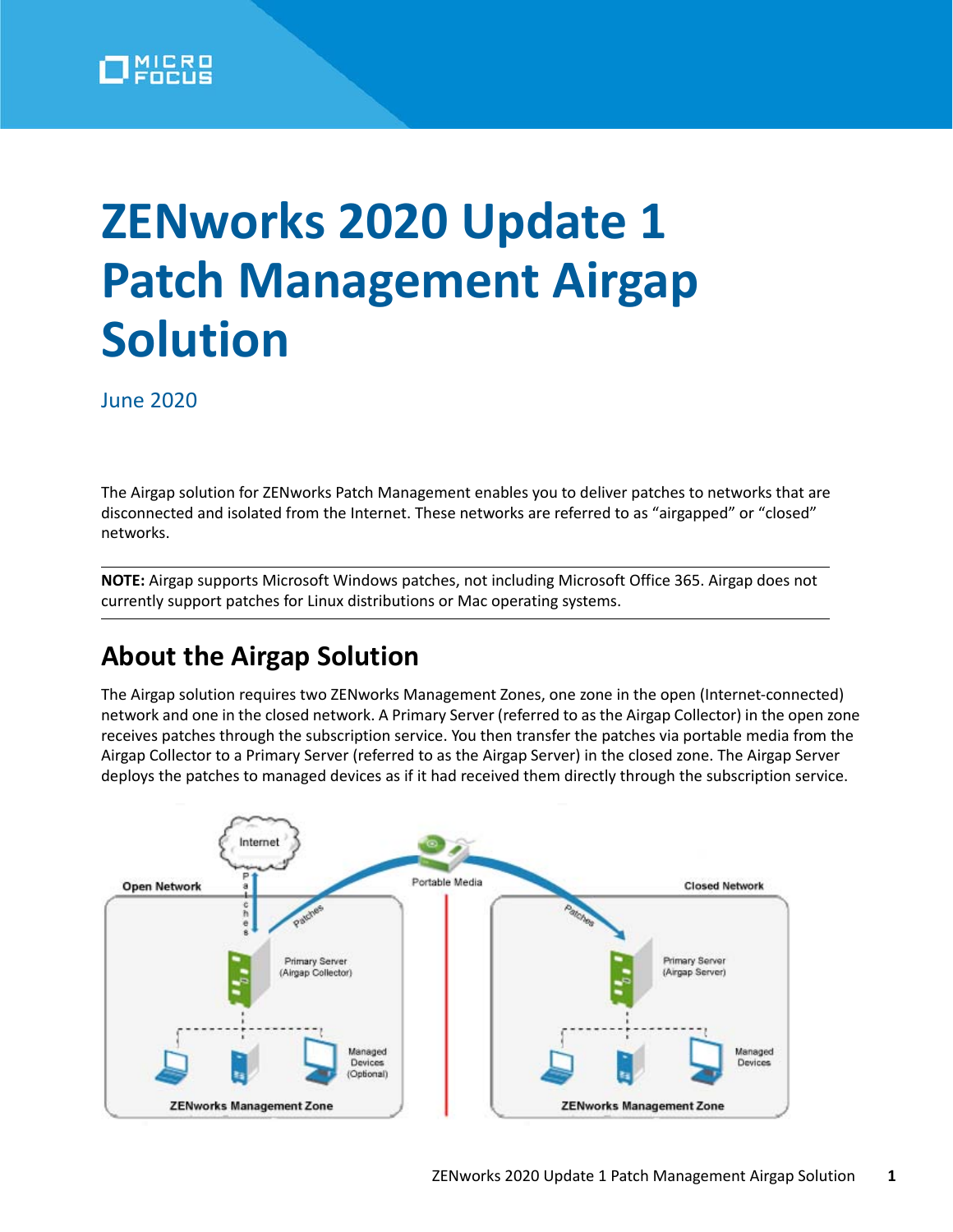The ZENworks Management Zone in your open network can optionally include managed devices that you want to patch. The patches downloaded by the Airgap Collector are retained in the zone (in addition to being copied to a transfer directory) and can be deployed to managed devices within the open zone.

## **Prerequisites**

 Two ZENworks Management Zones, one in the open network (*the Airgap Collector*) and another in the closed network (*the Airgap Server*).

ZENworks Servers must be 11 SP4 or later versions. For information about installing ZENworks, see the *[ZENworks Server Installation](https://www.novell.com/documentation/zenworks-2020/pdfdoc/zen_installation/zen_installation.pdf#bookinfo)*.

• ZENworks Patch Management licensed in both zones, which includes a ZENworks Patch Management license for the Airgap Collector (open zone) and a ZENworks Patch Management Airgap license for the Airgap Server (closed zone). You cannot use an evaluation license.

**NOTE:** The Airgap license is a no-charge entitlement if you are a licensed ZENworks Patch Management customer with Maintenance. The license must be requested for you by your sales representative. After it has been requested, it is added to your ZENworks Patch Management entitlement in your Customer Center portal, and you add the license key to the Airgap Server using a system variable.

Airgap Collector enabled prior to server replication or caching of patches on the Airgap Collector server.

## **Setting Up the Open Zone**

The tasks required to configure the ZENworks Management Zone in your open network are described in the following sections.

### <span id="page-1-0"></span>**Mirroring the Closed Zone's Managed Devices**

When a ZENworks Primary Server downloads patches from the subscription service, it downloads the patch fingerprints, not the entire patch. A patch fingerprint contains metadata about which operating systems the patch applies to. The Primary Server compares the downloaded patch fingerprints against the operating systems of the zone's managed devices and displays the applicable patches in the Patches list. You can then select the patches you want to cache to the Primary Server for distribution to your managed devices.

If possible, we recommend that you register devices in your open zone that mirror the operating systems of the closed zone's managed devices. This limits the Patches list to only those patches that are applicable for your closed zone's devices.

If you do not mirror your closed zone's devices in your open zone, the Patches list displays all patches, which in the following example totals 4,957 patches. In this case, you would either need to cache all patches or manually filter and cache only the patches that apply to devices in your closed zone.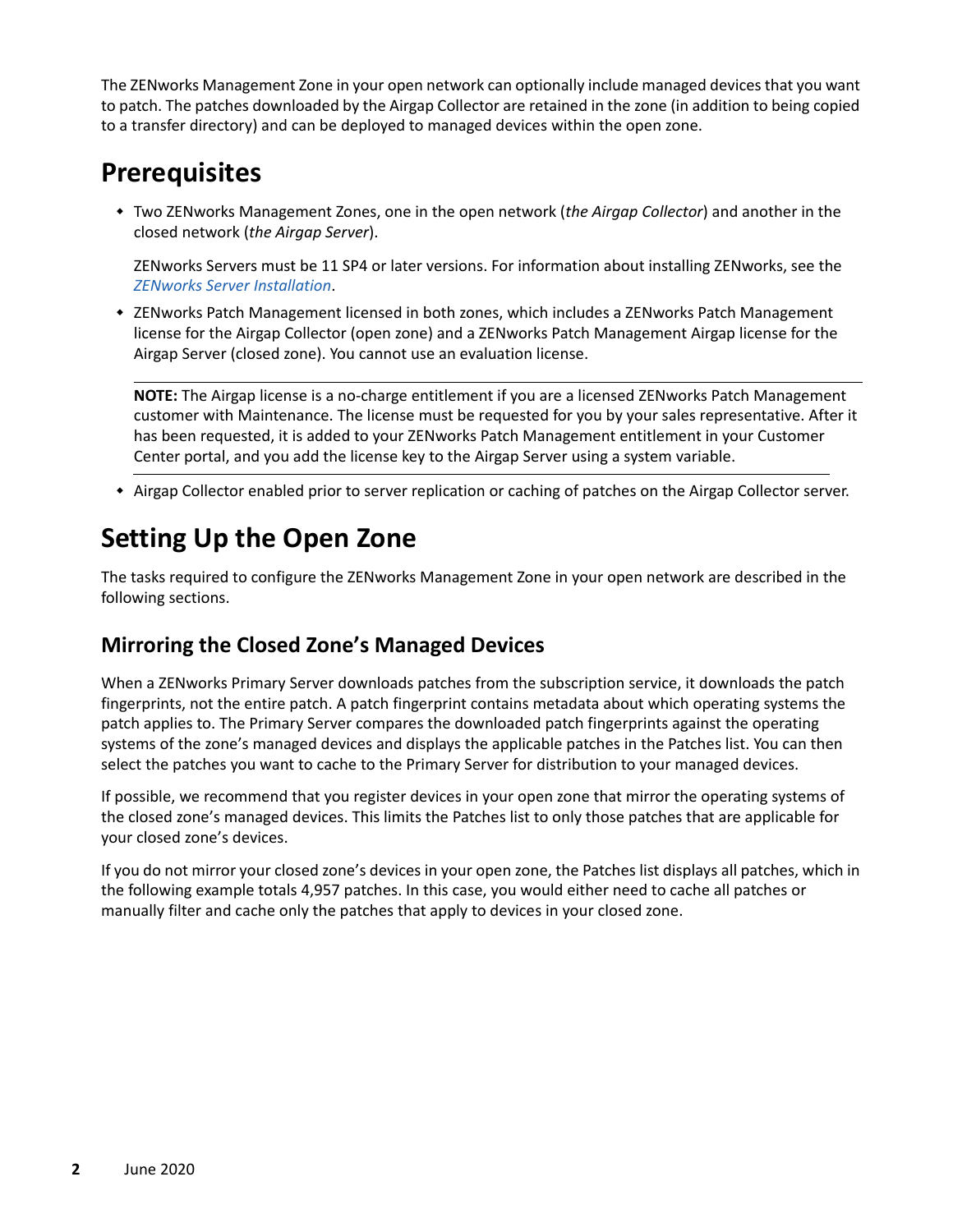| Dashboard<br><b>Patch Policies</b><br><b>Patches</b><br><b>Status</b>                                             |                    |              |                    |                                       |                                             |
|-------------------------------------------------------------------------------------------------------------------|--------------------|--------------|--------------------|---------------------------------------|---------------------------------------------|
|                                                                                                                   |                    |              |                    |                                       |                                             |
| <b>Patches</b>                                                                                                    |                    |              |                    |                                       | Search<br>$\rightarrow$                     |
| New Delete Action -<br><b>Patch Name</b>                                                                          |                    |              |                    |                                       |                                             |
|                                                                                                                   | Impact             | Patched      | <b>Not Patched</b> | Released On $\overline{\overline{z}}$ | <b>Patch Name</b>                           |
| F-Secure Anti-Virus DEF File (November 12, 2015) (See Note)<br>□                                                  | Critical           | 0            | 0                  | Nov-12-2015                           |                                             |
| MS15-115 Security Update for Windows 7 x64 (KB3097877)                                                            | Critical           | 0            | $\bf{0}$           | Nov-12-2015                           | <b>Search</b><br><b>Reset</b>               |
| MS15-115 Security Update for Windows Server 2008 R2 x64 (KB3097877)                                               | Critical           | O            | $\pmb{0}$          | Nov-12-2015                           | <b>Status</b>                               |
| MS15-115 Security Update for Windows 7 (KB3097877)                                                                | Critical           | 0            | $\bf{0}$           | Nov-12-2015                           | $D$ Patched                                 |
| Trend Micro OfficeScan Virus Pattern File 12.145.00 (November 11, 2015)                                           | Critical           | 0            | 0                  | Nov-11-2015                           | Not Patched                                 |
| Windows Defender Definition Update 1.209.2485.0 (November 11, 2015)                                               | Critical           | $\Omega$     | $\Omega$           | Nov-11-2015                           | Not Applicable                              |
| Trend Micro ServerProtect Virus Pattern File 12.145.00 for Windows (November 11,<br>п<br>2015)                    | Critical           | 0            | 0                  | Nov-11-2015                           | Include Disabled<br>Impact                  |
| Windows Malicious Software Removal Tool for Windows 8, 8.1 and 10 - November 2015<br>□.<br>(KB890830)             | Software Installer | 0            | $\mathbf{0}$       | Nov-10-2015                           | $\sqrt{\overline{\text{Critical}}}$         |
| MS15-116 Security Update for Microsoft Access 2013 32-Bit Edition (KB3085584)                                     | Critical           | 0            | $\mathbf 0$        | Nov-10-2015                           | $\blacktriangleright$ Recommended           |
| Definition Update for Microsoft Office 2013 64-Bit Edition (KB3101493)<br>П                                       | Critical           | $\mathbf{0}$ | $\mathbf{0}$       | Nov-10-2015                           | Informational                               |
| П<br>MS15-121 Security Update for Windows Server 2012 R2 (KB3081320)                                              | Critical           | 0            | $\pmb{0}$          | Nov-10-2015                           | Software Installers                         |
| MS15-112 Cumulative Security Update for Internet Explorer 10 for Windows Server<br>П<br>2012 (KB3100773)          | Critical           | 0            | $\mathbf{0}$       | Nov-10-2015                           | Platform:<br>$\checkmark$<br>Windows        |
| MS15-116 Security Update for Microsoft Word 2013 32-Bit Edition (KB3101370)                                       | Critical           | 0            | 0                  | Nov-10-2015                           | Vendor:                                     |
| MS15-116 Security Update for Microsoft Access 2010 32-Bit Edition (KB3101544)                                     | Critical           | n            | $\Omega$           | Nov-10-2015                           | All<br>$\checkmark$                         |
| MS15-118 Security Update for Microsoft .NET Framework 4.6 on Windows 8<br>(KB3098784)                             | Critical           | 0            | 0                  | Nov-10-2015                           | <b>Cache Status:</b><br>All<br>$\checkmark$ |
| MS15-116 Security Update for Microsoft Publisher 2016 32-Bit Edition (KB2920680)                                  | Critical           | $\bf{0}$     | $\mathbf 0$        | Nov-10-2015                           | <b>CVF</b> Identifier:                      |
| Update for Microsoft Office 2013 32-Bit Edition (KB3101374)                                                       | Recommended        | 0            | $\mathbf 0$        | Nov-10-2015                           |                                             |
| MS15-116 Security Update for Microsoft OneNote 2013 64-Bit Edition (KB3101371)                                    | Critical           | 0            | $\mathbf 0$        | Nov-10-2015                           |                                             |
| MS15-112 Cumulative Security Update for Internet Explorer 11 for Windows 7 x64<br>(KB3100773)                     | Critical           | 0            | $\mathbf{0}$       | Nov-10-2015                           |                                             |
| Security Update for Windows Server 2012 (KB3108604)                                                               | Critical           |              | $\mathbf 0$        | Nov-10-2015                           |                                             |
| MS15-118 Security Update for Microsoft .NET Framework 4.5.1 and 4.5.2 on Windows<br>П<br>8.1 (KB3098779)          | Critical           | 0            | 0                  | Nov-10-2015                           |                                             |
| MS15-116 Security Update for Microsoft Office 2010 32-Bit Edition (KB2899516)                                     | Critical           | 0            | $\mathbf{0}$       | Nov-10-2015                           |                                             |
| MS15-115 Security Update for Windows 7 x64 (KB3101746)                                                            | Critical           | 0            | $\mathbf 0$        | Nov-10-2015                           |                                             |
| MS15-118 Security Update for Microsoft .NET Framework 4.5, 4.5.1 and 4.5.2 on<br><b>Windows 8 (KB3097995)</b>     | Critical           | 0            | $\bf{0}$           | Nov-10-2015                           |                                             |
| MS15-118 Security Update for Microsoft .NET Framework 3.5 on Windows 8 and<br>Windows Server 2012 x64 (KB3097991) | Critical           | 0            | 0                  | Nov-10-2015                           |                                             |
| 14 4<br>$1/199$ $\blacktriangleright$ $\blacktriangleright$<br>1 - 25 of 4,957 items                              |                    |              |                    | show $25 -$ items                     |                                             |

If you choose to mirror your closed zone's devices in your open zone, consider the following guidelines:

- In your closed zone, log in to ZENworks Control Center and review the Devices list. The list displays the operating system for each registered device.
- In your open zone, register devices that have the same operating systems as the ones displayed in your closed zone's Devices list.
- Registering a device in your open zone adds the device object to the zone. The device object is what is needed to automatically filter the Patches list to show applicable patches only. Once the device is registered in your open zone, it does not need to continue to contact the zone; if desired, you can reregister the device against your closed zone for management purposes. Optionally, you could retain the devices in your open zone and use the devices to test new patches.

#### **Licensing ZENworks Patch Management**

To activate your ZENworks Patch Management license, do the following:

- **1** Log in to the ZENworks Control Center for the zone in your open network.
- **2** Click **Configuration** in the navigation panel and scroll down in the **Configuration** page to locate **Licenses** > **Product Licensing**.
- **3** Click the **ZENworks 2020 Patch Management** link, and select **Activate Product** in the Patch Management License panel.
- **4** Enter your Product Subscription Serial Number in the field provided, and click **Add**.
- **5** Click **OK** to save the changes.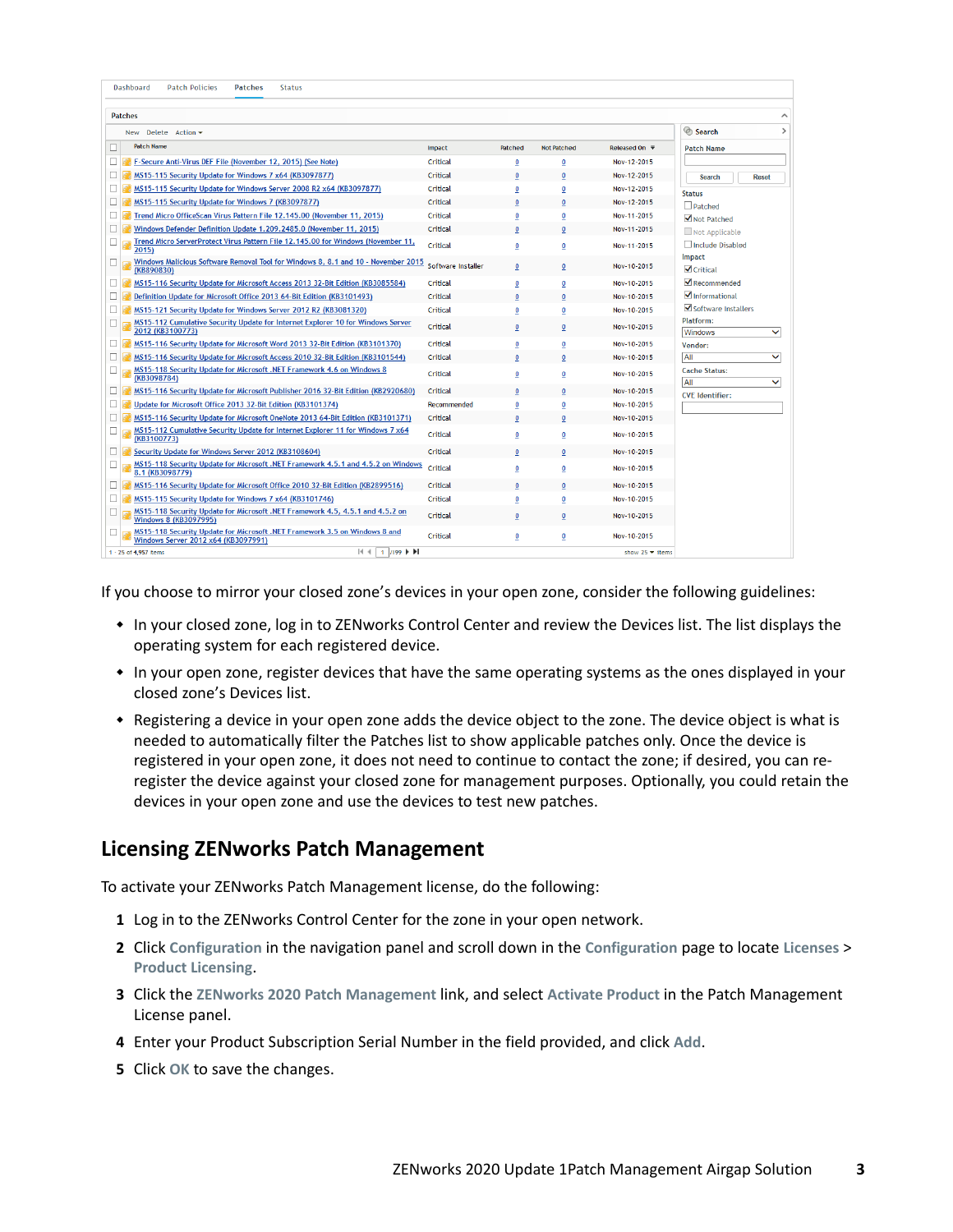### <span id="page-3-0"></span>**Enabling the Airgap Collector**

You enable the Airgap Collector by adding a PATCH\_AIRGAP\_COLLECTOR=true system variable to your ZENworks Management Zone.

- **1** Log in to ZENworks Control Center for the zone in your open network.
- **2** Click **Configuration** > **Device Management** (in the **Management Zone Settings** panel) > **System Variables** to display the System Variables list.

| Configuration > System Variables    |                                  | es a |          |
|-------------------------------------|----------------------------------|------|----------|
| <b>System Variables</b>             |                                  |      | M        |
| Configure system variables.         |                                  |      |          |
|                                     |                                  |      |          |
| <b>System Variables</b>             |                                  |      | $\wedge$ |
| <b>Add</b> Remove Edit              |                                  |      |          |
| Name                                | Value                            |      |          |
| com.novell.zenworks.zone.guid<br>L. | 4972467b6c147b6d003413ba7b6745b3 |      |          |
| OK<br>Apply<br>Reset                | Cancel                           |      |          |

**3** Click **Add** to display the Add Variable dialog box.

| <b>Add Variable</b>           |  |
|-------------------------------|--|
| Add the variable information. |  |
|                               |  |
| Name:                         |  |
|                               |  |
| Value:                        |  |
|                               |  |
| Cancel<br>OK                  |  |

**4** Fill in the following fields:

**Name:** PATCH\_AIRGAP\_COLLECTOR **Value:** true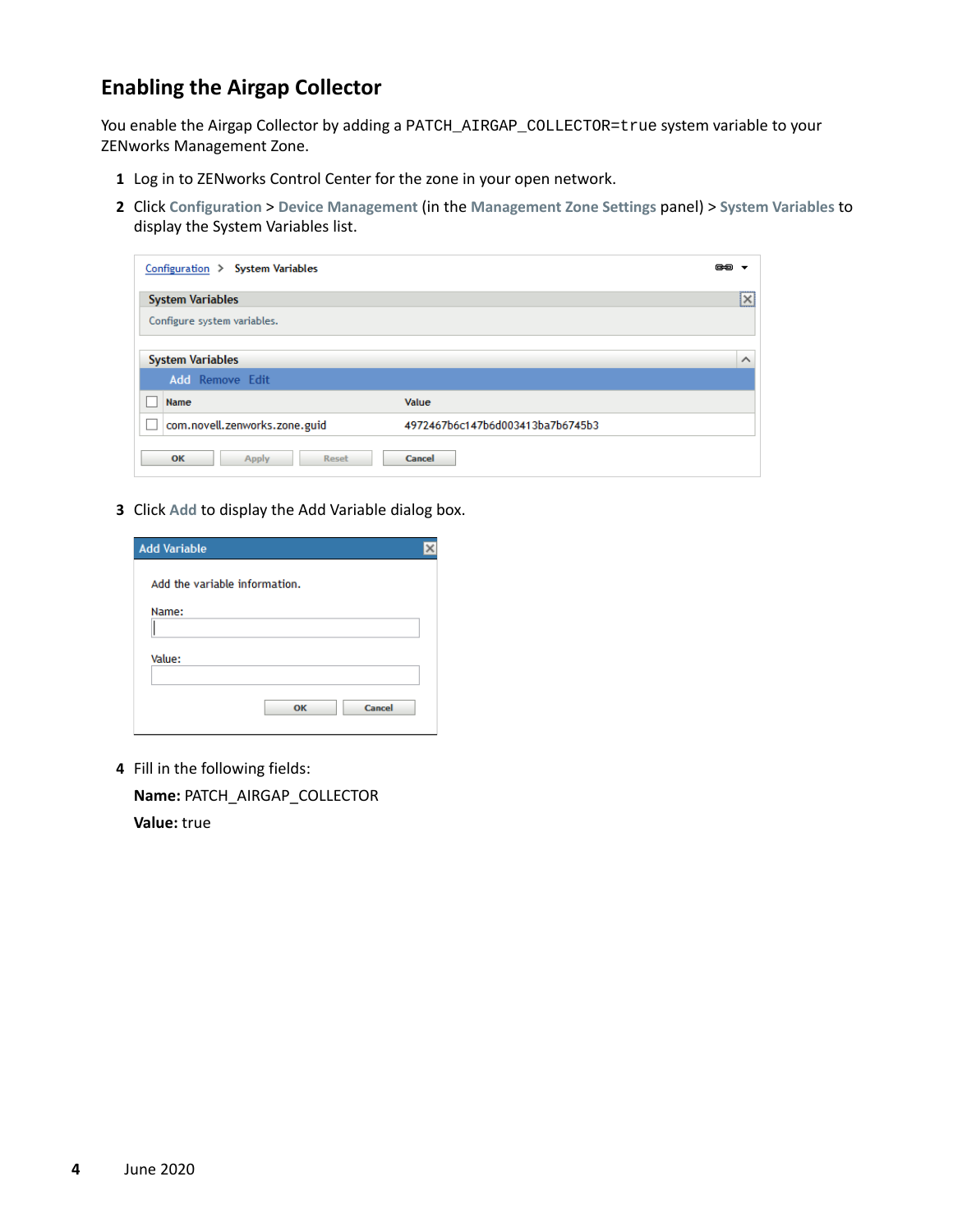**5** Click **OK** to add the variable to the list.

| Configuration > System Variables   |                                  | 色色        |
|------------------------------------|----------------------------------|-----------|
| <b>System Variables</b>            |                                  | <u>Ix</u> |
| Configure system variables.        |                                  |           |
|                                    |                                  |           |
| <b>System Variables</b>            |                                  | $\wedge$  |
| <b>Add</b> Remove Edit             |                                  |           |
| Name                               | Value                            |           |
| PATCH AIRGAP COLLECTOR             | true                             |           |
| com.novell.zenworks.zone.guid      | 4972467b6c147b6d003413ba7b6745b3 |           |
| OK<br><b>Apply</b><br><b>Reset</b> | Cancel                           |           |

**6** Click **OK** to save the list.

#### **Limiting the Patch Content Downloaded by the Subscription Service**

Because you will be copying patches from your open zone (Airgap Collector) to your closed zone (Airgap Server), you should limit patch content downloads to only the languages and vendors your devices need. This reduces the amount of portable disk space required and speeds up the copy process. Only the Windows platform is currently supported for Airgap, so Windows should always be checked in the platform options of both the Airgap Collector and Airgap Server. If you have Linux and Mac systems in your open zone, leave those platform types selected in the open zone, but these options are not applicable in the closed zone, because those patches will not be included.

To configure the Subscription Service Content Download in the Airgap Server (closed zone):

- **1** Launch the ZENworks Control Center in the Airgap Server and click **Configuration** > **Security** (in the **Management Zone Settings** panel) > **Subscription Service Content Download** to display the content download settings.
- **2** Select **Windows** for platforms to download.
- **3** Select the languages you want to download.
- **4** Click **OK** to save your patch download settings.

**NOTE:** You can also configure the **Select vendors to use in the system** list to limit the number of vendor patches to only those that are required. However, the list is not populated until the first subscription update is complete after starting the Subscription Service. The Airgap Collector content will not reflect a change in this setting until another subscription download completes after configuring and saving the list.

#### **Starting the Subscription Service**

To ensure that you have all the required patches for your closed zone, you need to start the Subscription Service and wait for the subscription download to successfully complete. You can verify this in the Subscription Service History panel on the Patch Management Dashboard.

Information about caching patches after the subscription download completes is provided in Section 5 [Transferring Patches from the Open Zone to the Closed Zone.](#page-7-0)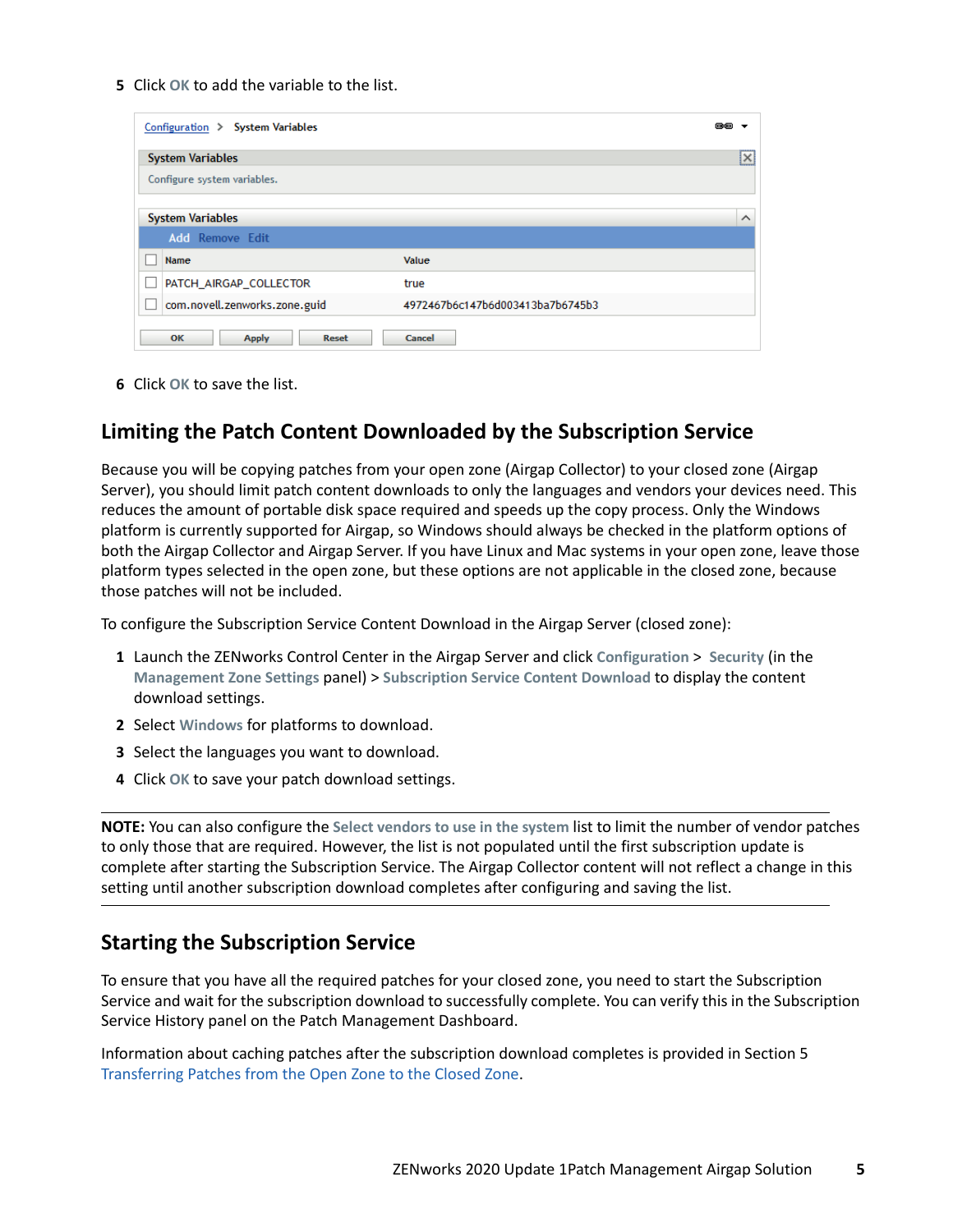**IMPORTANT:** Ensure that you [enable the Airgap Collector](#page-3-0) before starting the subscription service or caching of patches. Otherwise, you may have missing patches for the Airgap Server.

To start the Subscription Service and initiate the patch download:

**1** In ZENworks Control Center, click **Configuration** > **Patch Management** (in the **Management Zone Settings** panel) > **Subscription Service Settings** to display the Subscription Service Settings page.

| Configuration > Subscription Service Settings                                            | 色色                      |  |
|------------------------------------------------------------------------------------------|-------------------------|--|
| <b>Subscription Service Settings</b>                                                     | ×                       |  |
| ZPM server with any HTTP proxy and 3rd party subscription settings                       |                         |  |
|                                                                                          |                         |  |
| <b>Subscription Service Settings</b>                                                     | $\wedge$                |  |
| Start the Subscription Service<br><b>Select One</b><br>v<br><b>Start Service</b>         |                         |  |
| <b>Last Subscription Poll</b>                                                            |                         |  |
| <b>Subscription Replication Status</b>                                                   |                         |  |
| <b>Subscription Host</b>                                                                 |                         |  |
| Subscription Communication Interval(Every Day at)<br><b>Update Now</b><br>$00:00 \times$ |                         |  |
| <b>Reset ZENworks Patch Management Settings</b><br><b>Reset Subscription Service</b>     |                         |  |
| <b>HTTP Proxy Server Details</b>                                                         | ∧                       |  |
| Proxy Host                                                                               |                         |  |
|                                                                                          |                         |  |
| Port                                                                                     |                         |  |
| $Q \times$<br><b>Http Credential</b>                                                     |                         |  |
| <b>Patch Subscription Credentials</b>                                                    | $\widehat{\phantom{a}}$ |  |
| <b>RedHat Network Credentials</b>                                                        |                         |  |
|                                                                                          |                         |  |
| $Q \times$                                                                               |                         |  |
| <b>SUSE Network Credentials</b>                                                          |                         |  |
| $Q \times$                                                                               |                         |  |
| OK<br>Cancel<br><b>Apply</b><br>Reset                                                    |                         |  |

- **2** In the **Start the Subscription Service** list, select the ZENworks Primary Server, and then click **Start Service** to start the subscription service on the Primary Server.
- **3** Click the **Update Now** button to initiate an immediate request for patches from the subscription service. The initial subscription service request will take some time to process. You can use the Patch Dashboard (**Security** > **Dashboard** tab) to monitor the request status.
- **4** By default, the Airgap Collector contacts the subscription service for patch updates at midnight each day. If desired, you can use the **Subscription Communication Interval** field to change the daily time.
- **5** Click **OK** to save your changes and exit the Subscription Service Settings page.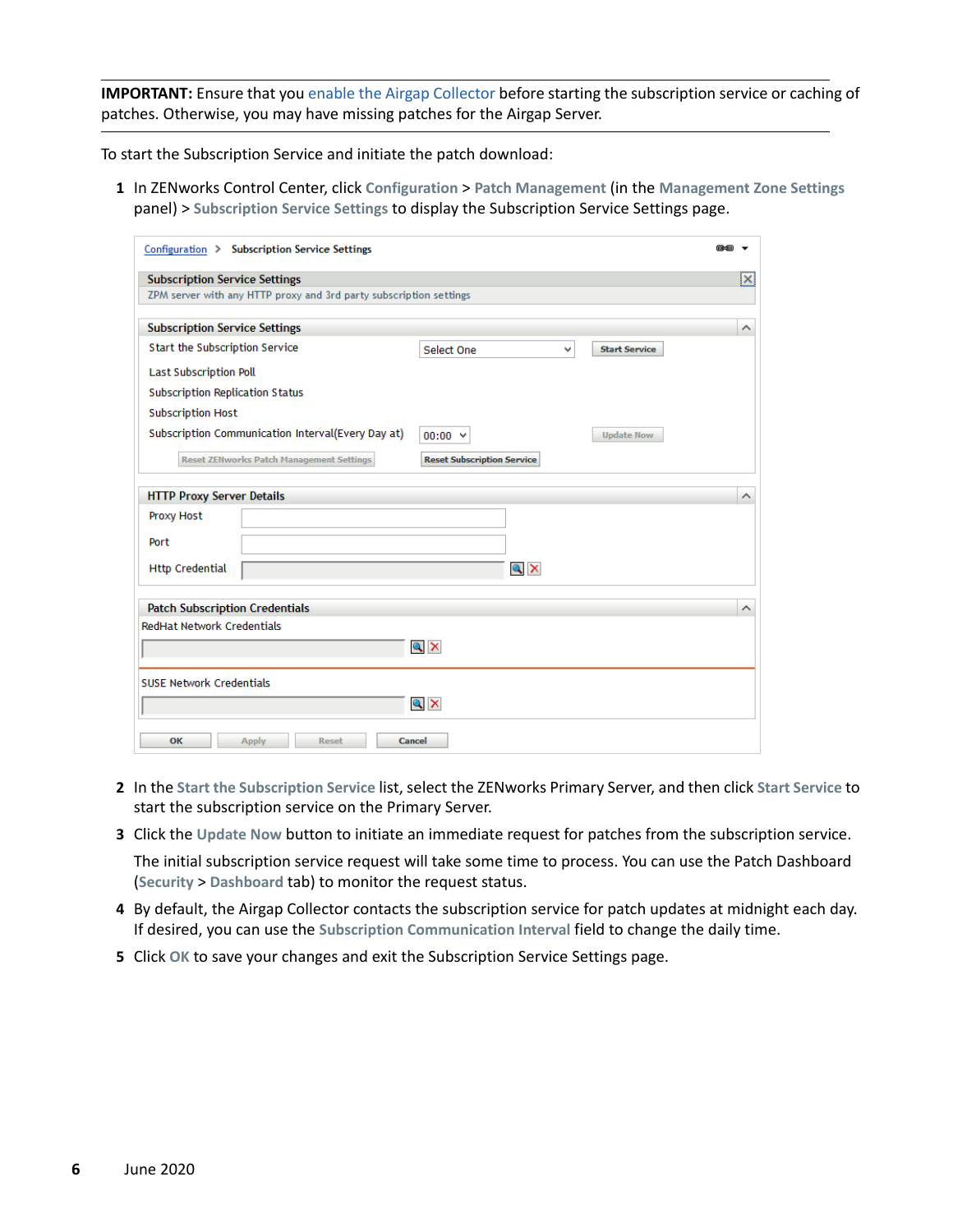## **Setting Up the Closed Zone**

In your closed network, you need to configure the ZENworks Management Zone to enable the Primary Server to act as an Airgap Server. When you transfer downloaded patches from your open network to the closed network, the Airgap Server pulls them into the ZENworks Management Zone as if it had received them directly through the subscription service. You then deliver the patches using the standard ZENworks Patch Management methods.

- **1** Log in to ZENworks Control Center for the zone in your closed network.
- **2** Enable the Airgap Server by adding several system variables:
	- **2a** Click **Configuration** > **Device Management** (in the **Management Zone Settings** panel) > **System Variables** to display the System Variables list.
	- **2b** Click **Add** to display the Add Variable dialog box.
	- **2c** Fill in the following fields:

**Name:** PATCH\_AIRGAP\_SERVER

**Value:** true

- **2d** Click **OK** to add the variable to the list.
- <span id="page-6-0"></span>**2e** Repeat to add the following two variables:
	- **Name:** PATCH\_AIRGAP\_LICENSE

**Value:** The Airgap license key you received from your Sales Representative.

**NOTE:** This step validates licensing on the Airgap Server for the closed network. You do not need to activate a ZENworks Patch Management license for this zone in Product Licensing.

**Name:** PATCH\_AIRGAP\_PATH

**Value:** The directory path from which the Airgap Server will retrieve the patches you've transferred from the open network (the Airgap Collector) to your closed network. For example:

c:\program files (x86)\novell\zenworks\zpm\airgap

or

```
/opt/novell/zenworks/zpm/airgap
```
**2f** Click **OK** to save the list.

#### **3** Start the Subscription Service:

- **3a** Click **Configuration** > **Security** (in the **Management Zone Settings** panel) > **Subscription Service Settings** to display the Subscription Service Settings page.
- **3b** In the **Start the Subscription Service** list, select the ZENworks Primary Server, then click **Start Service** to start the subscription service on the Primary Server.
- **3c** Click **OK** to exit the Subscription Service Settings page.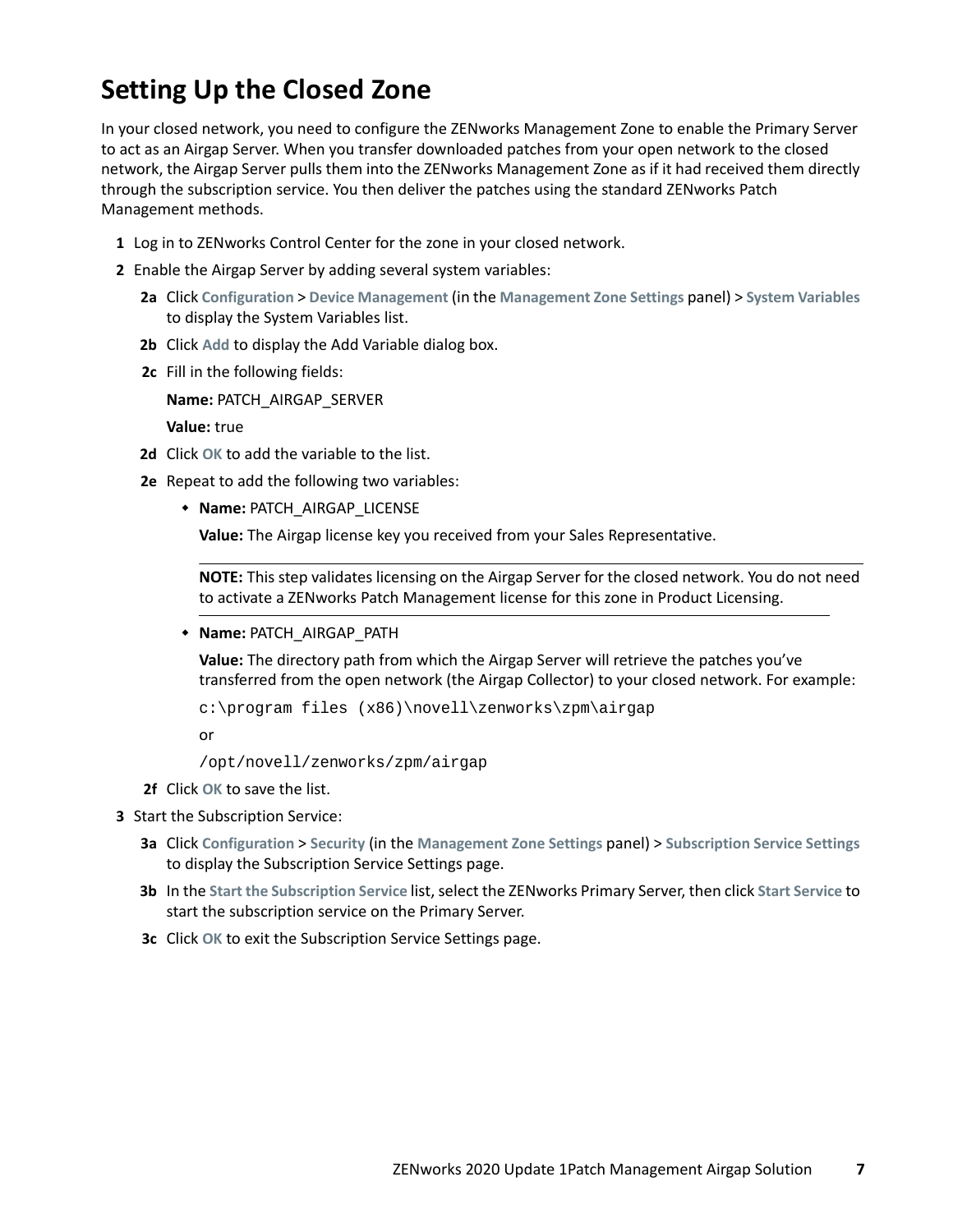## <span id="page-7-0"></span>**Transferring Patches from the Open Zone to the Closed Zone**

To transfer patches from the open zone to the closed zone:

- **1** On the Airgap Collector in the open zone:
	- **1a** (Optional) Make sure you have the latest patches. To do so, click **Configuration** > **Security Management** (in the **Management Zone Settings** panel) > **Subscription Service Settings** to display the Subscription Service Settings page. Click the **Update Now** button to initiate an immediate request for patches from the subscription service.

Patches are updated daily at the time specified in the Subscription Service Settings. You only need to manually update if you want to ensure that you have any patches that might have been released since your last scheduled update. Use the Patch Dashboard (**Security** > **Dashboard** tab) to monitor the status of the patch update.

**1b** Cache all patches that you want to copy. To do so, click **Patch Management** > **Patches** to display the patch list. Select the patches you want to cache, click **Actions** > **Update Cache**.

If you chose not to mirror your closed zone's devices in your open zone (see [Mirroring the Closed](#page-1-0)  [Zone's Managed Devices](#page-1-0)), the **Patches** list does not display any applicable patches. In this case, deselect the **Not Patched** option in the Search box and click **Search** to display all available patches. Use this list to select the patches you want to cache. You will also need to do this if you mirrored some but not all of your closed zone's devices.

**1c** After caching of the selected patches is complete, copy all contents (files and folders) from the following folder to your portable media:

Windows Airgap Server:  $c:\preccurlyeq c\ x86)\novell\zenvarks\zpn\airgap$ 

**Linux Airgap Server:** /opt/novell/zenworks/zpm/airgap

**2** On the Airgap Server in the closed zone, copy the patch content from the portable media to the Airgap directory you specified with the PATCH\_AIRGAP\_PATH variable when setting up the Airgap Server (see [Step 2e on page 7\)](#page-6-0).

If you have previously copied patch content to the Airgap Server, do not remove that content. Add the new patch content to the existing content.

- **3** Log in to ZENworks Control Center for the Airgap Server zone (in your closed network).
- **4** Click **Configuration** > **Security** (in the **Management Zone Settings** panel) > **Subscription Service Settings** > **Update Now** to initiate an immediate patch content update.

The subscription service request will take some time to process. You can use the Patch Dashboard (**Security** > **Dashboard** tab) to monitor the request status.

- **5** After the subscription service request completes, go to the Patches tab (**Patch Management** > **Patches** tab) to check the device status for each patch.
- **6** Deploy the patches. If necessary, see the .

## **Legal Notice**

For information about legal notices, trademarks, disclaimers, warranties, export and other use restrictions, U.S. Government rights, patent policy, and FIPS compliance, see [https://www.novell.com/company/legal/.](https://www.novell.com/company/legal/)

© Copyright 2008 - 2020 Micro Focus or one of its affiliates.